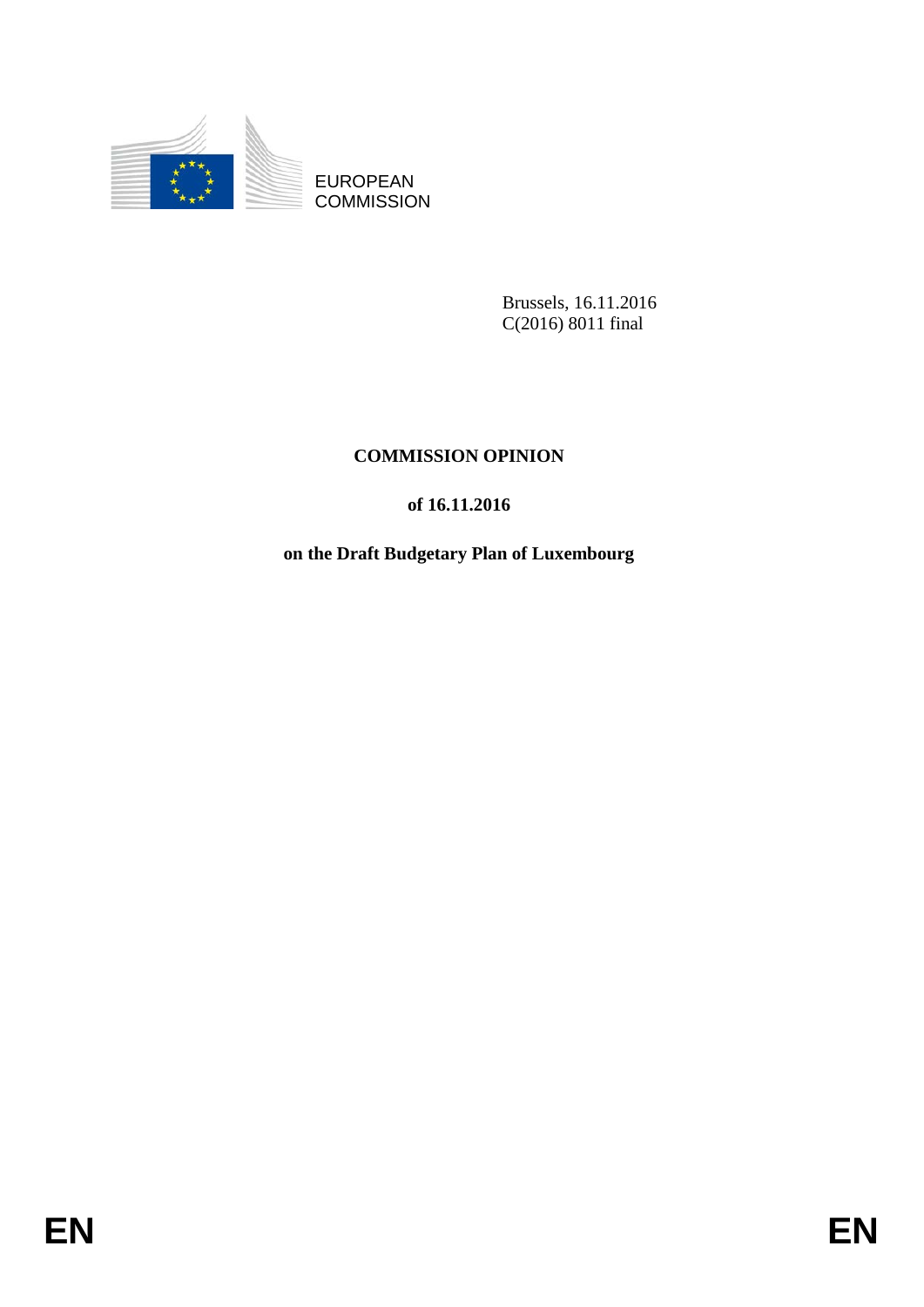### **COMMISSION OPINION**

#### **of 16.11.2016**

#### **on the Draft Budgetary Plan of Luxembourg**

#### GENERAL CONSIDERATIONS

- 1. Regulation (EU) No 473/2013 sets out provisions for enhanced monitoring of budgetary policies in the euro area for ensuring that national budgets are consistent with the economic policy guidance issued in the context of the Stability and Growth Pact (SGP) and the European Semester for economic policy coordination.
- 2. Article 6 of Regulation (EU) No 473/2013 requires Member States to submit annually to the Commission and to the Eurogroup a Draft Budgetary Plan presenting by 15 October the main aspects of the budgetary situation of the general government and its subsectors for the forthcoming year.

#### CONSIDERATIONS CONCERNING LUXEMBOURG

- 3. On the basis of the Draft Budgetary Plan for 2017 submitted on 14 October 2016 by Luxembourg, the Commission has adopted the following opinion in accordance with Article 7 of Regulation (EU) No 473/2013.
- 4. The Commission opinion is to be seen in light of the latest economic and budgetary data. In this context, as indicated in the Commission recommendation for a Council Recommendation on the economic policy of the euro area as well as in the Commission Communication 'Towards a positive fiscal stance in the euro area', it is important that the aggregate fiscal stance of the euro area is positive and supports the ongoing recovery, while ensuring the long-term sustainability of national public finances.
- 5. Luxembourg is currently subject to the preventive arm of the Pact and should preserve a sound fiscal position ensuring compliance with its medium-term objective  $(MTO)$ , of a structural deficit of 0.5% in 2017.
- 6. The macroeconomic assumptions underlying the budgetary projections in the Draft Budgetary Plan can be assessed as cautious for 2016 and favourable in 2017. According to the macroeconomic scenario underpinning the Draft Budgetary Plan, economic prospects would nevertheless remain robust in 2016 and 2017, with real GDP growth estimated at 3.1% and 4.6% respectively. Those rates compare with a 2.9% and 4.5% growth rate projected respectively for 2016 and 2017 in the 2016 Stability Programme. The Commission 2016 autumn forecast projects a stronger growth of 3.6% in 2016 in view of higher-than-expected growth in the first half of 2016. In 2017, based on a less benign assumption about the evolution of financial markets, economic output is projected to expand by 3.8%, 0.8 percentage points lower than the authorities' forecast. The Draft Budgetary Plan projects inflation to turn negative, falling to -0.2% in 2016 from 0.1% in 2015, before accelerating to 1.3% in 2017. According to the Commission 2016 autumn forecast, inflation will increase from 0.0% in 2016 to 1.6% in 2017.
- 7. Luxembourg complies with the requirement of Regulation (EU) No 473/2013 that the draft budget must be based on independently endorsed or produced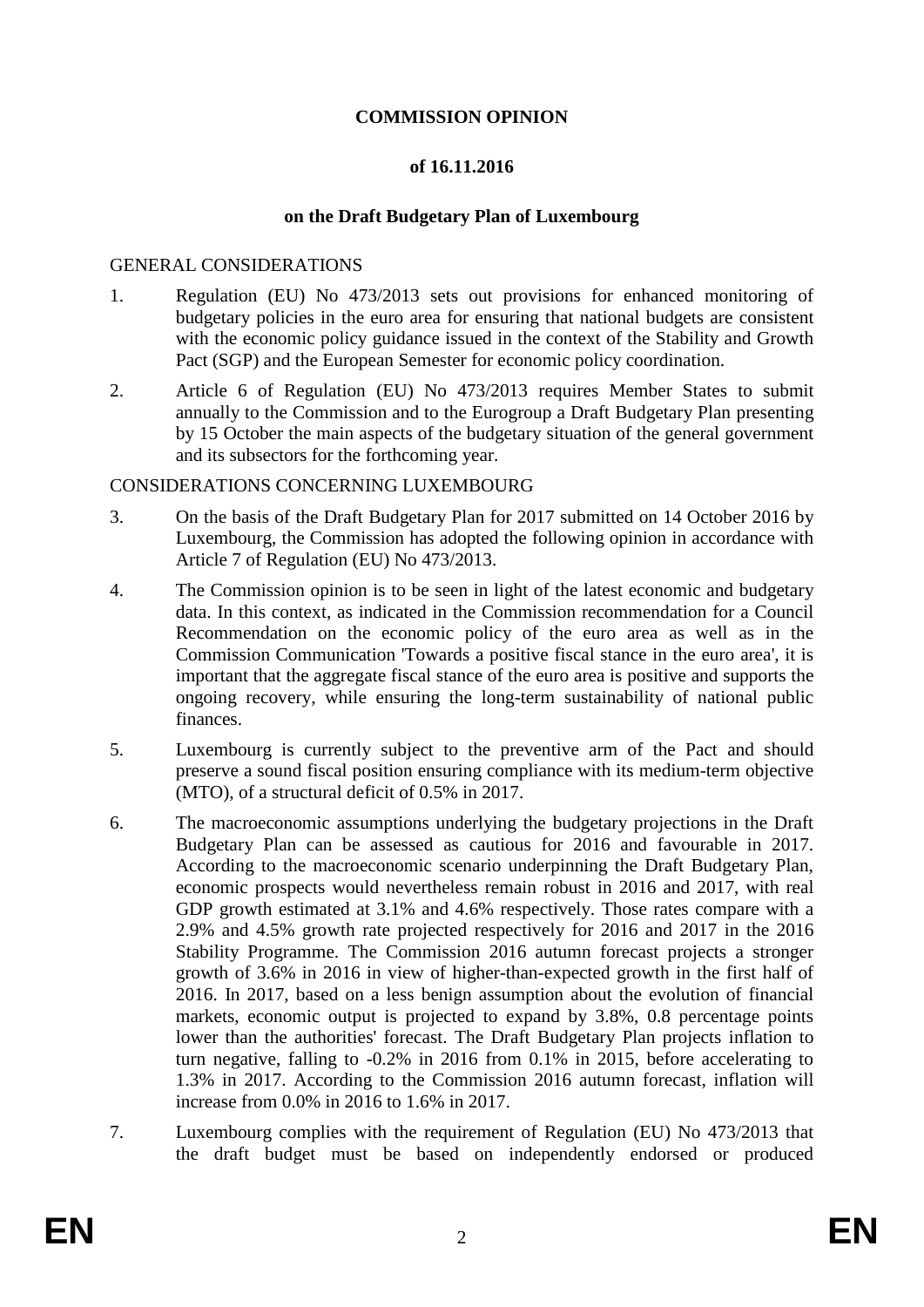macroeconomic forecasts. The macroeconomic forecasts underlying the Draft Budgetary Plan have been produced by STATEC, the National Institute of statistics and economic studies of the Grand Duchy of Luxembourg, which also provided the methodology for the output gap calculation. STATEC is an autonomous administration placed under the authority of the Ministry of Economy. Its statutes contain provisions supporting the independence of the institution as a body producing macroeconomic forecasts.

- 8. According to the Draft Budgetary Plan, the general government surplus is projected to decline to 1.2% of GDP in 2016 from 1.6% of GDP in the previous year. The target has been revised upwards compared to the last Stability Programme where a surplus of 0.8% of GDP was set for 2016. The difference is mainly explained by a base effect as the surplus for 2015 has been revised from 1.3% of GDP in the Stability programme to 1.6% of GDP in the DBP. With regard to 2017, the Draft Budgetary Plan expects the surplus to drop to 0.3% of GDP, mostly as a result of the implementation of the tax reform and the additional losses in revenue from the VAT on e-commerce transactions, as the share of revenues that is retained by Luxembourg will decline from 30% to 15% as of 2017. The surplus planned for 2017 represents an improvement compared with the budgetary trajectory outlined in the 2016 Stability Programme, where a balanced budget was expected. In the Draft Budgetary Plan, the debt-to-GDP ratio is expected to increase to 23.2% in 2016 and to 23.6% in 2017 broadly in line with the Commission 2016 autumn forecast. In the light of the low level of government debt, savings from interest expenditure due to low interest rates were limited.
- 9. Luxembourg's authorities have engaged in a reform of the tax code. The tax reform is expected to enter into effect in 2017. It entails the introduction of a significant number of new tax measures concerning both corporate and individual taxpayers in the field of direct and indirect taxes. Its overall budgetary impact is deficit increasing and is estimated by the national authorities at around 0.7% of GDP in 2017. In particular, with respect to personal income taxation, the reform aims at making the system more progressive, by adding tax brackets including two new marginal tax rates for the highest incomes. Moreover, the 0.5% contribution levied on personal income, introduced in 2015, will be repealed. Concerning the corporate income taxation, the reform provides for a gradual decrease of the tax rate from 21% to 19% in 2017 and to 18% in 2018. In addition, the tax rate applicable to smaller companies is to be reduced from 20% to 15%, while the scope of eligible companies has been enlarged. Risks exist however that the cost of the reform could finally turn out higher than projected.
- 10. The 2016 surplus of 1.2% of GDP envisaged in the Draft Budgetary Plan is broadly in line with the Commission 2016 autumn forecast, which projects the headline surplus at 1.3% of GDP. For 2017, the Commission forecast projects a stronger drop in the headline balance (to 0.0% of GDP) than the Draft Budgetary Plan, which projects a headline surplus of 0.3% of GDP. The difference stems mainly from more favourable underlying macroeconomic scenario in the Draft Budgetary Plan. Risks to the budgetary trajectory in the Draft Budgetary Plan are related to potentially higherthan-expected cost of the tax reform. Moreover, medium-term budgetary risks could arise from the strong dependence of the country on the evolution of the financial sector and the potentially negative implications from the ongoing initiatives to fight tax avoidance strategies by multinationals.